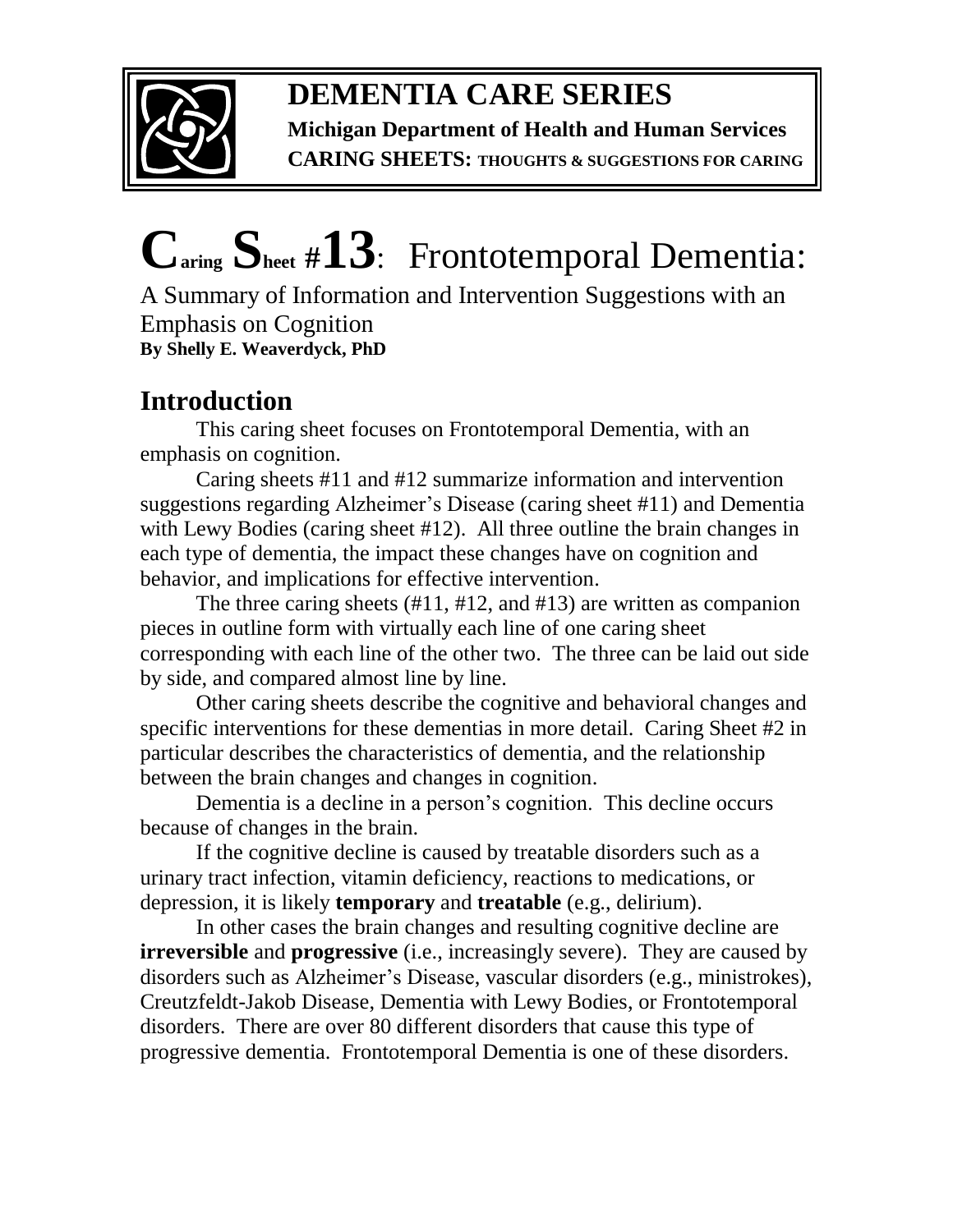

Caring Sheet # 13 Frontotemporal Dementia: A Summary S. Weaverdyck Page 2 of 7

# FRONTOTEMPORAL DEMENTIA (FTD)

AD refers to Alzheimer's Disease

#### **CHARACTERISTICS**

Brain disorder

Most obvious symptoms: behavior and personality changes Progression: increasing severity of symptoms over time (a progressive dementia) Onset: insidious; age 40-65 usually, (average age about 60) Duration: slightly longer than for AD Cause unknown Cure: no cure at this time, but there is treatment to reduce symptoms Diagnosis supported by structural imaging (e.g., CT, MRI) or functional imaging (e.g., PET, SPECT) of person's brain before death Fairly common cause of dementia (10-15% of all dementia cases) About 140,000 – 350,000 people in United States have FTD Only known risk factor is family history May be hereditary in 38-60% of cases (chromosome 17, or less often chromosome 3) Course: behavior and personality changes are first and most obvious symptoms through out course. Course varies with individual. Slower course than AD, usually. Name is based on location of neuropathology. A variety of diseases cause FTD.

## **NEUROPATHOLOGY**

Varies with type/cause: (e.g., Pick bodies are found in 20% of cases at autopsy) Atrophy (i.e., loss) of brain tissue; cell death No neuritic plaques No neurofibrillary tangles No Lewy bodies No significant changes in Acetylcholine No changes in EEG even in late stages

## **LOCATION OF CORTICAL BRAIN CHANGES**

Cortical refers to the cortex (i.e., the outer layer) of the brain Changes (pathological abnormalities) occur in the cortex and in internal (subcortical) structures of the brain

Changes (pathological abnormalities) occur on both sides of the brain Cortical brain structures affected:

> Frontal lobe Temporal lobe (anterior)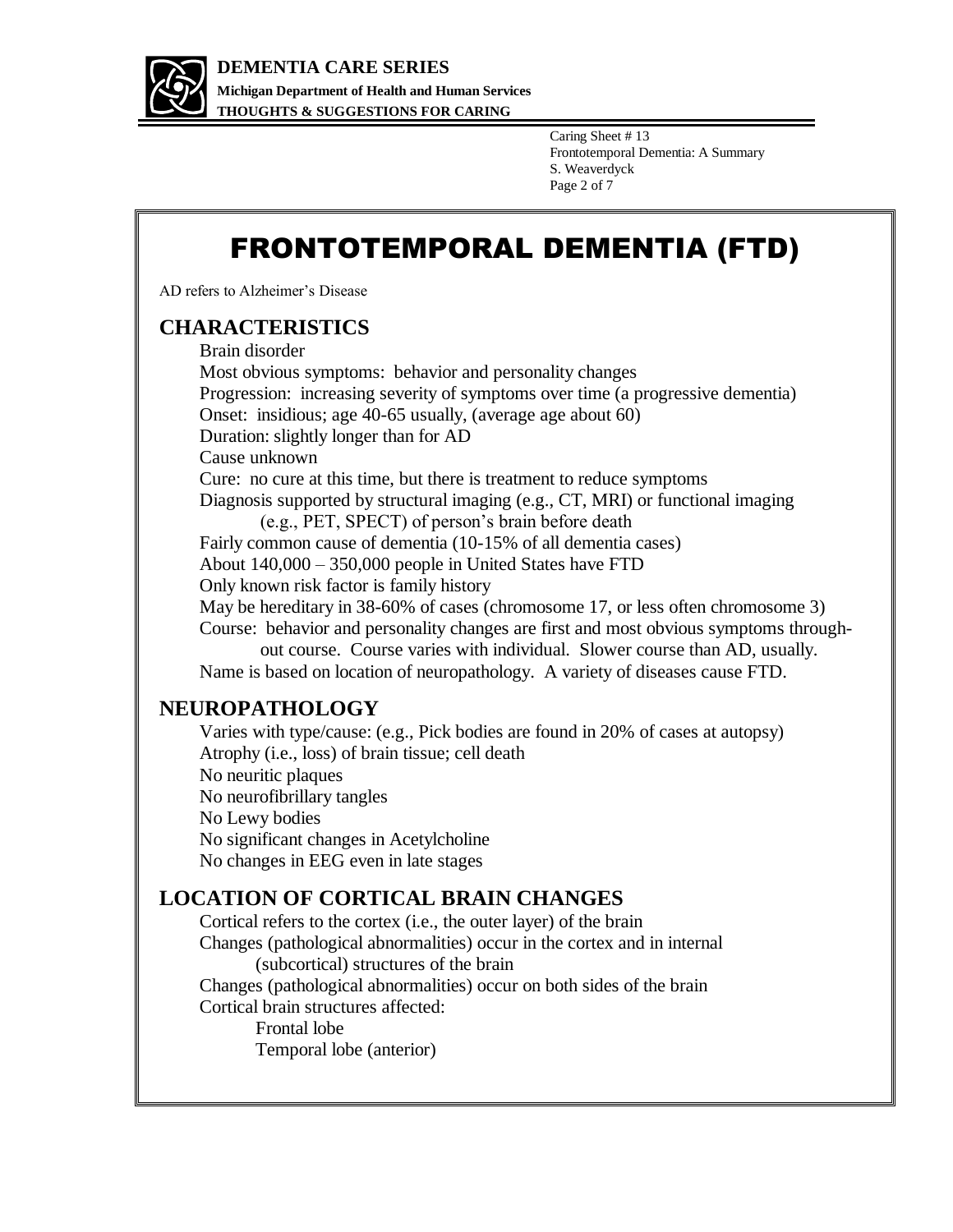

**THOUGHTS & SUGGESTIONS FOR CARING**

Caring Sheet # 13 Frontotemporal Dementia: A Summary S. Weaverdyck Page 3 of 7

## **COGNITIVE CHANGES**

| Preserved in early part of course:                                              |
|---------------------------------------------------------------------------------|
| visual & auditory perception                                                    |
| spatial perception                                                              |
| orientation                                                                     |
| praxis                                                                          |
| memory                                                                          |
| time orientation                                                                |
| Preserved in later part of course:                                              |
| spatial orientation (e.g., don't get lost as often as do persons with AD)       |
| Insight impaired early in the course                                            |
| Impairment in speech: very obvious symptom; impaired in early part of course;   |
| increasingly impaired throughout course:                                        |
| Reduced spontaneity                                                             |
| Fewer words used                                                                |
| Repetition of limited variety of words, phrases, themes                         |
| Clichés used; difficulty individualizing speech to situation                    |
| Echolalia (person says words or phrases she/he just heard)                      |
| Perseveration (person repeats an action or speech)                              |
| Mutism (lack of speech) eventually, often                                       |
| Comprehension often less impaired than speech                                   |
| Impaired earlier in the course than in AD, with increased impairment over time: |
| Perseveration                                                                   |
| Mental rigidity and inflexibility                                               |
| Concentration impaired                                                          |
| Distractibility                                                                 |
| Impulsivity                                                                     |
| Reasoning impaired                                                              |
| Judgment impaired                                                               |
| Abstract thinking impaired                                                      |
| Lack of concern for accuracy                                                    |
| Initiation impaired                                                             |
| Sense of time impaired                                                          |
| Ability to empathize with others impaired                                       |
| Ability to monitor self impaired                                                |
| Ability to adapt impaired                                                       |
|                                                                                 |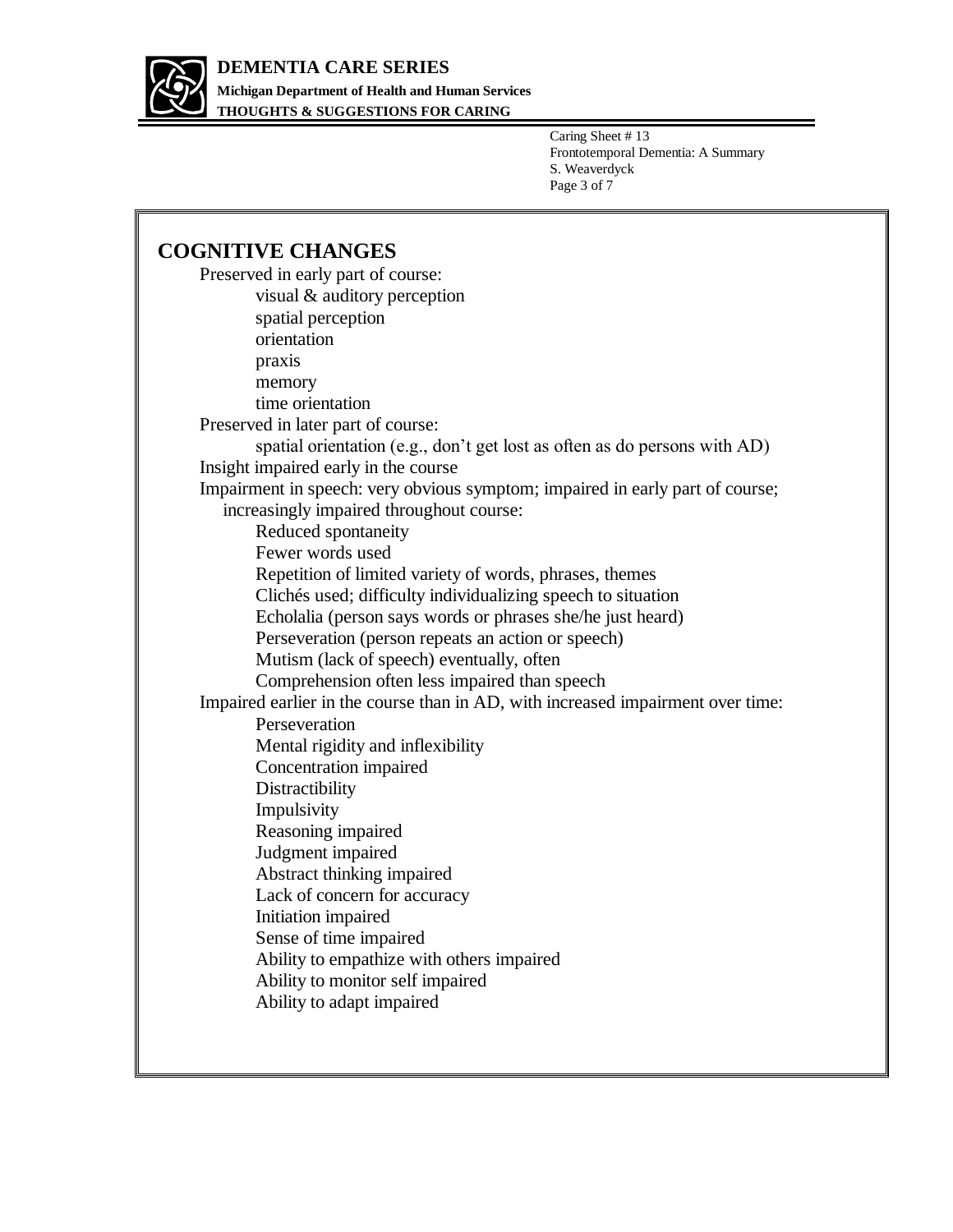

**THOUGHTS & SUGGESTIONS FOR CARING**

Caring Sheet # 13 Frontotemporal Dementia: A Summary S. Weaverdyck Page 4 of 7

## **EMOTIONAL CHANGES**

| Depression                                                                    |
|-------------------------------------------------------------------------------|
| Anxiety                                                                       |
| <b>Excessive tearfulness</b>                                                  |
| Suicidal thoughts                                                             |
| Delusions                                                                     |
| Hypochondriasis                                                               |
| Bizarre somatic preoccupation (focus on own body)                             |
| Emotional unconcern (indifference, remoteness, lack of empathy, apathy, blank |
| facial expressions)                                                           |
| Inappropriate emotional expressions:                                          |
| Laugh instead of cry                                                          |
| Exaggerated expression                                                        |
| Switch quickly (lability)                                                     |
| <b>BEHAVIORAL CHANGES</b>                                                     |
| Mood and behavior changes early in the course:                                |
| Personal awareness impaired (poor personal hygiene and grooming)              |
| Social awareness impaired (lack of social tact, petty crimes)                 |
| Disinhibition (inappropriate sexual behavior, physical aggression,            |
| inappropriate laughter and joking, restless pacing)                           |

Lethargy

Family and work ignored or get less attention

Incontinence

Changes vary with individuals

Some quiet and withdrawn; Some disinhibited and disruptive

Some lethargic; Some hyperactive

Repetitive behaviors (e.g., wandering, clapping, singing, dancing)

Ritualistic behaviors (e.g., hoarding, cleaning)

Fixations and obsessions

Impulsivity

Hyperorality (e.g., overeating, food cravings, excessive smoking, excessive alcohol consumption, putting objects in mouth)

Exploring and handling objects in environment excessively or inappropriately Sleep increase in time and increased drowsiness

Movement rigid in later part of course, sometimes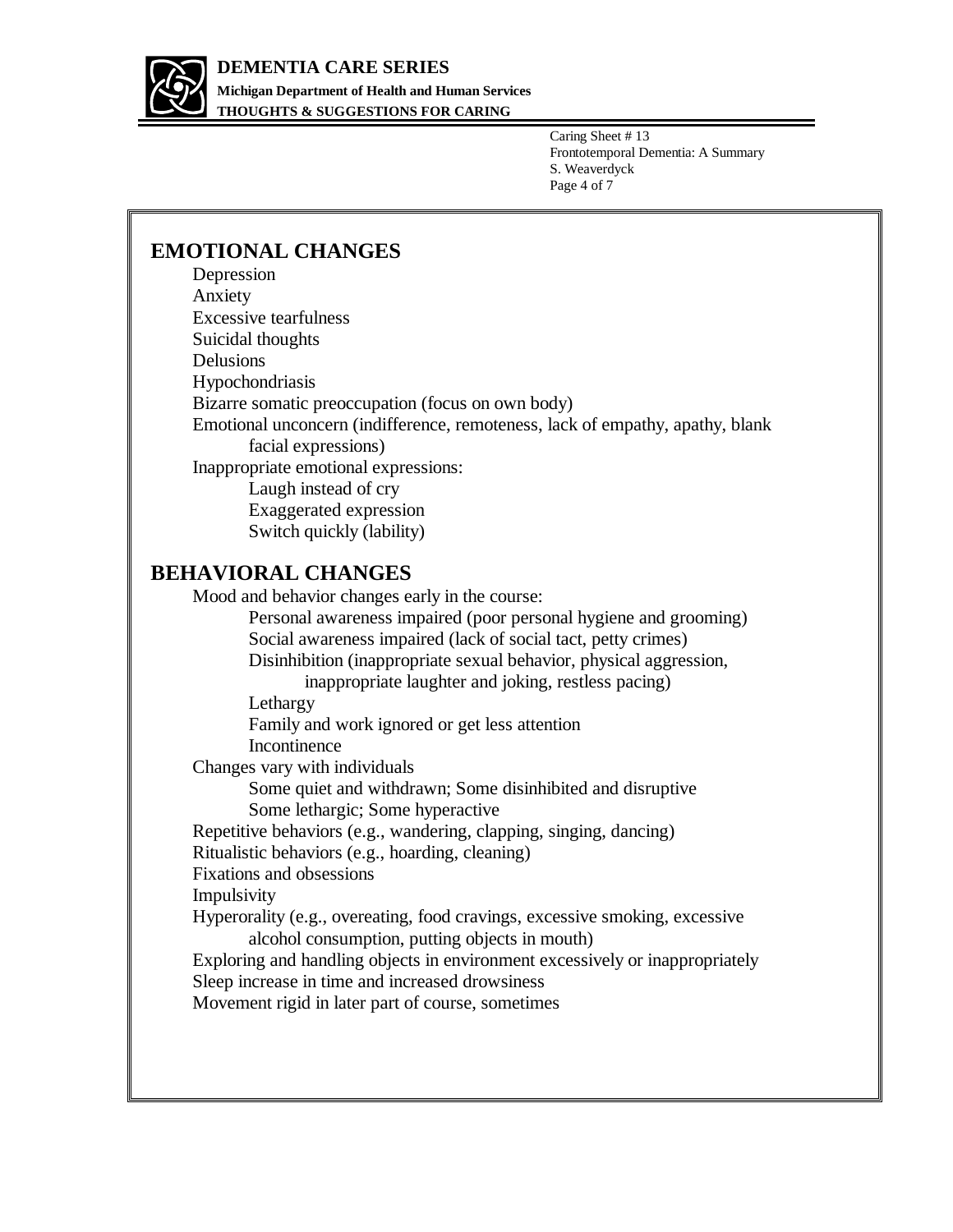

**THOUGHTS & SUGGESTIONS FOR CARING**

Caring Sheet # 13 Frontotemporal Dementia: A Summary S. Weaverdyck Page 5 of 7

1

| <b>INTERVENTIONS: Non-medicinal</b>                                            |
|--------------------------------------------------------------------------------|
| Assess individual for abilities and functions (do not generalize FTD symptoms) |
| Acknowledge that comprehension is usually better than expression of language:  |
| Talk to person directly                                                        |
| Don't talk about person in front of her/him                                    |
| Avoid giving unintended cues or information                                    |
| Orient to time                                                                 |
| Structure person's time with activities and events                             |
| Emphasize consistency; and predictability in:                                  |
| Schedule of events and daily routines (in time, duration, and order)           |
| Who is providing care (same caregiver each time)                               |
| The way a task is done (e.g., order of task steps, same task objects)          |
| Where events and activities take place                                         |
| Environment (e.g., avoid changing rooms or furniture)                          |
| Methods of communication                                                       |
| When communicating:                                                            |
| Increase nonverbal forms of communication                                      |
| Get and keep the person's attention                                            |
| Give time to start action                                                      |
| Keep information and requests concrete                                         |
| Use few words, short words and phrases                                         |
| Use most important words first                                                 |
| Use music, singing, rhythm to help person move and to shift attention          |
| Be clear and respectful with requests; minimize emotional energy and           |
| content of request                                                             |
| Use speech therapy that relies on intact parietal lobe functions rather than   |
| impaired frontal lobe functions (e.g.; use nonverbal stimuli and               |
| methods of communications, music, rhythm, fewer lengthy explanations           |
| or questions)                                                                  |
| shift from one thought or activity to another slowly; give time                |
| Address social behaviors of person:                                            |
| distress of caregiver regarding behaviors (embarrassment, concern)             |
| impact on children and coworkers                                               |
| community awareness, support, law enforcement                                  |
|                                                                                |
|                                                                                |
|                                                                                |
|                                                                                |
|                                                                                |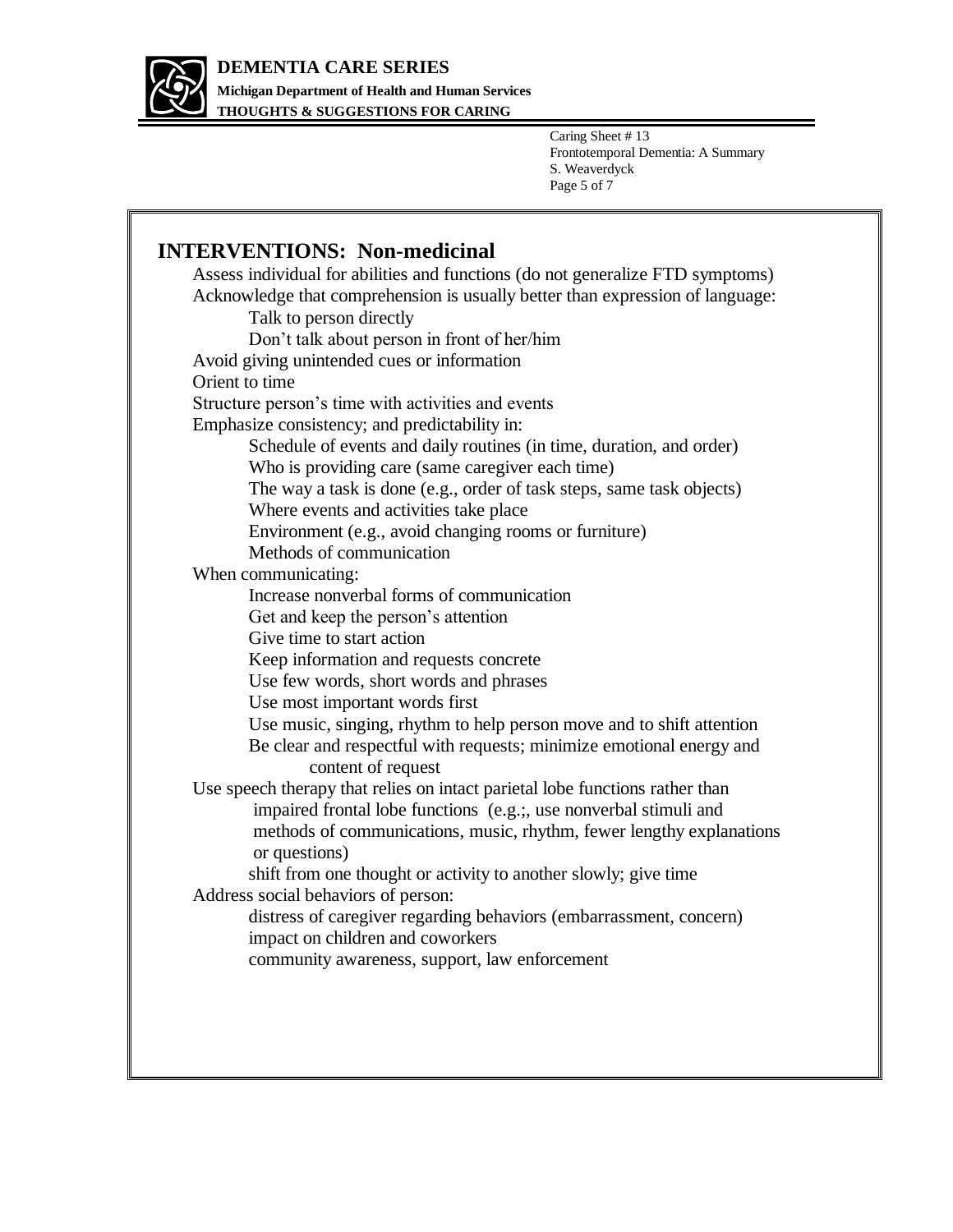

## **DEMENTIA CARE SERIES**

**Michigan Department of Health and Human Services THOUGHTS & SUGGESTIONS FOR CARING**

> Caring Sheet # 13 Frontotemporal Dementia: A Summary S. Weaverdyck Page 6 of 7

Support family and caregiver Address anger Educate/remind caregiver FTD is a brain disorder Prepare for employment and financial implications Prepare for future care Tell caregiver and family: Explain course of FTD Expectations must match individual abilities Comprehension is usually less impaired than speech Be predictable: minimize change, do the things the same way each time

## **MEDICAL TREATMENTS**

Cure unknown Increase serotonin for repetitive and obsessive behaviors Cholinesterase inhibitors do not help, since Acetylcholine is not reduced

## **COMMENTS**

In 1994 consensus criteria for clinical and pathologic diagnosis first created and have since been updated.

Pick bodies were first described in a patient by Arnold Pick in 1906.

Often misdiagnosed as AD

May be associated with Lou Gehrig's Disease (Amyotrophic Lateral Sclerosis)

## **RESOURCES**

<http://www.ninds.nih.gov/>disorders/picks/picks.htm (National Institute of Neurological Disorders and Stroke NINDS)

[http://www.FTD-Picks.org](http://www.ftd-picks.org/) (Association for Frontotemporal Dementias (AFTD) [http://www.alzheimers.org](http://www.alzheimers.org/) (Alzheimer's Disease Education and Referral Center ADEAR) [http://www.alz.org](http://www.alz.org/) (Alzheimer's Association)

<http://www.med.umich.edu/madrc/>(Michigan Alzheimer's Disease Research Center MADRC)

Radin, L. & Radin, G. (editors) What if it's Not Alzheimer's? Prometheus Books, Amherst, New York 2003 (More info: phone 716-691-0133, ext. 207).

Copyright 2004 (Revised 2005) by S. Weaverdyck